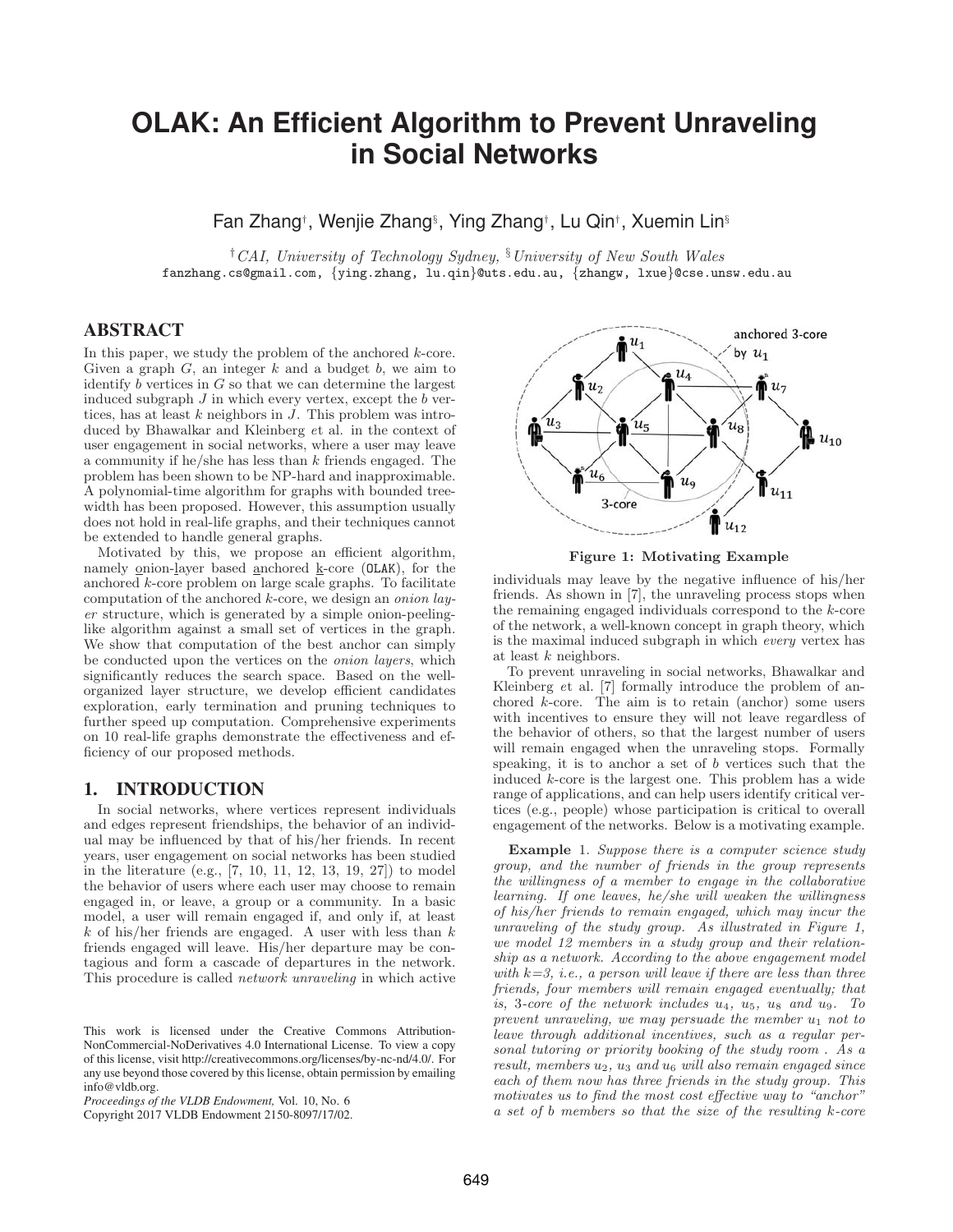is maximized. It turns out that the optimal solution is  $\{u_1\}$ and  $\{u_1, u_{10}\}$  for  $b = 1$  and  $b = 2$ , respectively.

**Challenges.** It is shown in  $[7]$  that the anchored  $k$ -core problem is NP-hard and inapproximable when  $k \geq 3$ . Two following works show the problem is also NP-hard even on a planar graph [10, 11]. A polynomial-time algorithm in graphs with bounded tree-width was proposed in [7], but to the best of our knowledge there is no practical algorithm for general large-scale graphs.

To avoid enumerating all possible anchor sets with size  $b$ , we resort to greedy heuristics, where the best anchor is calculated in each iteration by computing the k-core for each possible anchor vertex. As demonstrated in our empirical study, a straightforward implementation of the greedy algorithm is very time consuming. For instance, it would take more than a month to find one best anchor on the medium size network Yelp with 552, 339 vertices and 1, 781, 908 edges. The reasons are two-fold. (1) The large number of candidate anchors. It is clear that we do not need to anchor the vertices in the k-core of the graph. However, the number of remaining vertices is still large. (2) Although the computing time of  $k$ -core is linear in the number of edges, the cost is expensive given the large number of candidate anchors.

**Our Solution.** To address the above issues, we design an auxiliary structure  $\mathcal{L}$ , called *onion layers*, to maintain a small set of vertices and develop corresponding efficient techniques to significantly reduce the search space.

Due to the existence of anchor vertices, some new vertices will join *k*-core, which are termed **followers** in this paper. The number of followers is the *gain* of the anchoring activity. As we also adopt the greedy heuristics, our research focuses on finding the best anchor in the graph, i.e., the vertex with the largest number of followers. We observe that when we only consider one anchor, all followers must reside on the  $(k-1)$ -shell, i.e., the vertices in  $(k-1)$ -core but not in  $k$ -core. We put these vertices and their neighbors into onion layers  $\mathcal L$  and show that we only need to consider the vertices in  $\mathcal L$ as the candidate anchors to find the best anchor vertex. By doing so, the number of candidate anchors is significantly reduced. More importantly, all of the follower computations for finding the best anchor are restricted to the vertices in  $\mathcal{L}$ , which significantly reduces the search space.

We enhance the computation of  $k$ -core for a given anchor by imposing the layer structure on  $\mathcal L$  and develop an efficient algorithm to quickly find its followers. The key idea is that, considering we will try a large number of candidate anchors, it is worthwhile to partition  $\mathcal L$  into several layers in each iteration of the greedy algorithm so that the unraveling procedure can be conducted following a layer-by-layer paradigm. Thanks to the flexibility of the deletion order in k-core computation, i.e., the leave order can be arbitrary as long as each vertex has less than  $k$  neighbors when it quits. we formally prove that our layer-by-layer computation can always produce the correct results. By using the well-organized layer structure  $\mathcal{L}$ , we can effectively identify the candidate followers, and develop early termination and candidate anchor pruning techniques to eliminate nonpromising followers and anchors at an early stage.

**Contributions.** Our principal contributions are summarized as follows.

• We develop the first efficient algorithm, OLAK, to solve the anchored k-core problem on general large graphs.

**Table 1: Summary of Notations**

| Notation                            | Definition                                           |  |
|-------------------------------------|------------------------------------------------------|--|
| G                                   | an unweighted and undirected graph                   |  |
| u, v, x                             | vertex in the graph                                  |  |
| n, m                                | the number of vertices and edges in $G$              |  |
|                                     | a set of anchor vertices                             |  |
| NB(u, G)                            | the set of adjacent vertices of $u$ in $G$           |  |
| deg(u, G)                           | $ NB(u,G) $ if $u \notin A$ ; $+\infty$ if $u \in A$ |  |
| $G_A$ $(G_x)$                       | graph G anchored by $A(x)$                           |  |
| cn(u)                               | $\frac{1}{2}$ core number of the vertex u            |  |
| the degree constraint<br>k.         |                                                      |  |
| b                                   | the budget for the number of anchors                 |  |
| $C_k(G), S_k(G)$                    | k-core and k-shell of $G$                            |  |
| $\mathcal{L}$ (i.e., $L_0^s$ )      | <i>onion layers</i> of G (with $s + 1$ layers)       |  |
| $L_i$                               | vertices on <i>i</i> -th layer of $\mathcal L$       |  |
| $L_i^j$                             | $\bigcup_{i \leq k \leq j} L_k$                      |  |
| l(u)                                | layer index of the vertex $u$ in $\mathcal L$        |  |
| $\mathcal{F}(x)$ $(\mathcal{F}(A))$ | followers of an anchor $x$ (a set $A$ of anchors)    |  |
| $\overline{C}F(x)$                  | the candidate followers of an anchor $x$             |  |
| $d^+(u)$                            | degree upper bound of u in $C_k(G_x)$                |  |
|                                     |                                                      |  |

- We introduce a novel *onion layer* structure  $\mathcal{L}$ , which contains a small set of vertices, so that we can efficiently find the best anchor in each iteration of the greedy algorithm. We show that only the vertices in  $\mathcal L$  need to be considered during computation, which significantly reduces the search space.
- By using the well-organized *onion layer* structure  $\mathcal{L}$ , we develop an efficient algorithm to compute the followers for the candidate anchor in a layer-by-layer paradigm. With the concept of support path, we only need to explore a very small portion of the vertices in  $\mathcal{L}$ . Together with early termination and pruning techniques, we further reduce the number of anchor and follower candidates and hence significantly enhance performance.
- Our comprehensive experiments on 10 real-life networks demonstrate the effectiveness and efficiency of our proposed techniques. For instance, our algorithm can prevent the unraveling of 630 vertices by anchoring one single vertex in the Pokec network. Regarding the running time, our OLAK algorithm outperforms the straightforward implementation of the greedy algorithm by at least three orders of magnitude.

**Road Map.** Section 2 introduces k-core and the anchored k-core problem. Section 3 presents our solution. Section 4 shows the experimental results. Section 5 reviews related work and Section 6 concludes the paper.

# 2. PRELIMINARIES

In this section, we first give some necessary notations and introduce the concept of k-core and its corresponding algorithm. Then, we formally define the anchored k-core problem and show its hardness. Table 1 summarizes the mathematical notations used throughout this paper.

# 2.1 Problem Definition

We consider an unweighted and undirected graph  $G =$  $(V, E)$ , where V (resp. E) represents the set of vertices (resp. edges) in G. We denote  $n = |V|$ ,  $m = |E|$  and assume  $m >$ n.  $NB(u, G)$  is the set of adjacent vertices of u in G, which is also called the neighbor set of u in G. We use  $deg(u, G)$ , the degree of  $u$  in  $G$ , to represent the number of adjacent vertices of u in G if  $u \notin A$ .  $NB(u, G)$  (resp.  $deg(u, G)$ ) is also written as  $NB(u)$  (resp.  $deg(u)$ ) when the context is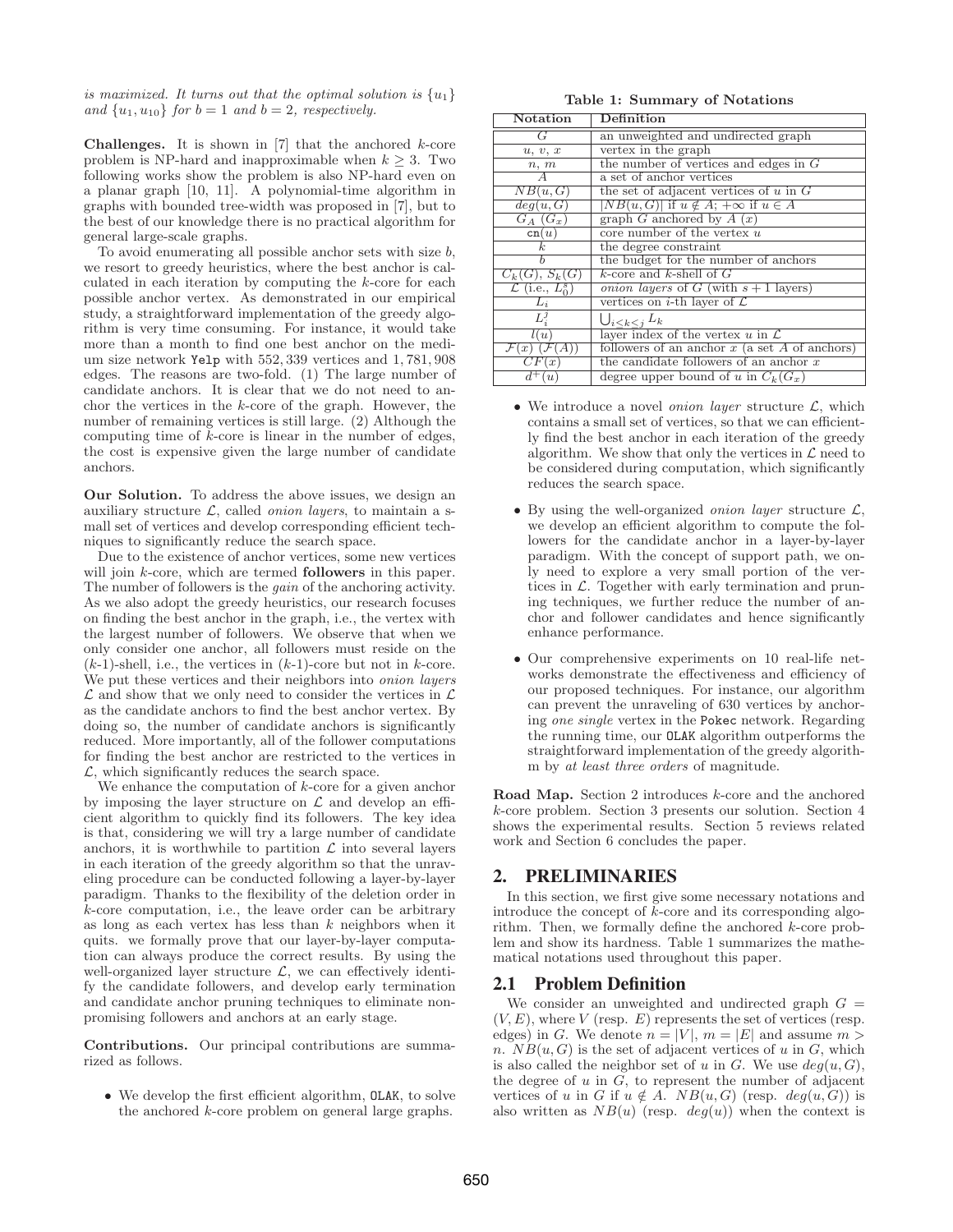clear. We also use  $G$  to represent the vertices in  $G$ . Given a subgraph  $J \subseteq G$ ,  $NB(J)$  denotes the neighbor set of the vertices in J, i.e.,  $NB(J) = \{u \mid NB(u, J) \neq \emptyset \& u \in G\}.$ 

The concept of  $k$ -core has been widely used to describe cohesive subgraphs, which is formally defined as follows.

**Definition** 1. *k-core*. Given a graph G, a subgraph J is the k-core of G, denoted by  $C_k(G)$ , if (i) J satisfies degree constraint, i.e.,  $deg(u, J) \geq k$  for every  $u \in J$ ; and (ii) J is maximal, i.e., any subgraph  $J' \supset J$  is not a k-core.

| Algorithm 1: ComputeCore $(G, k)$                              |  |  |  |
|----------------------------------------------------------------|--|--|--|
| <b>Input</b> : $G$ : a social network, $k$ : degree constraint |  |  |  |
| Output : $C_k(G)$                                              |  |  |  |
| 1 while exists $u \in G$ with $deg(u, G) < k$ do               |  |  |  |
| 2   $G := G \setminus \{u\};$                                  |  |  |  |
| 3 return $G$                                                   |  |  |  |

Note that we have  $C_{k+1}(G) \subseteq C_k(G)$  [6]. As shown in Algorithm 1, the  $k$ -core of a graph  $G$  can be obtained by recursively removing the vertices whose degrees are less than k, with a time complexity of  $\mathcal{O}(m)$ . The *core number* of a vertex  $u \in G$  is the highest core where u appears, denoted by  $cn(u)$ . In this paper, we use k-shell to denote the vertices with the core number  $k$ , which is defined as follows.

**Definition** 2. *k-shell*. Given a graph G, the k-shell of G, denoted by  $S_k(G)$ , is the set of vertices with core number k; that is,  $S_k(G) = C_k(G) \setminus C_{k+1}(G)$ .

**Example** 2. In Figure 1, we have 3-core  $C_3(G)$  =  ${u_4, u_5, u_8, u_9}, 2\text{-core } C_2(G) = {u_1, u_2, ..., u_{11}}, \text{ and } 2\text{-shell}$  $\tilde{S}_2(G) = \{u_1, u_2, u_3, u_6, u_7, u_{10}, u_{11}\}.$ 

In this paper, once a vertex  $u$  in  $G$  is **anchored**, it is always retained in k-core regardless of the number of neighbors, i.e.,  $deg(u, G) = +\infty$  if  $u \in A$ .

**Definition** 3. *anchored k-core*. Given a graph G and a vertex set  $A \subseteq G$ , the anchored k-core, denoted by  $C_k(G_A)$ , is the corresponding  $k$ -core of  $G$  with vertices in  $A$  anchored.

According to the definition of vertex degree, the computation of  $k$ -core with anchors is exactly the same as the  $k$ -core computation without anchors.

In addition to the anchored vertices in A and vertices in  $C_k(G)$ , more vertices might be retained in the  $C_k(G_A)$  due to the contagious nature of the k-core computation. These vertices are called **followers** of the anchor vertices A, denoted by  $\mathcal{F}(A, G)$ , because they will not appear in k-core without the underpinning of A. The size of the followers reflects the effectiveness of the anchor vertices, where  $\mathcal{F}(A, G)$  $= C_k(G_A) \setminus \{C_k(G) \cup A\}.$  In the following, we may use an*chor* to represent the *anchor vertex*, and we use  $\mathcal{F}(A)$  to denote  $\mathcal{F}(A, G)$  when the context is clear.

**Problem Statement.** Given a graph G, a degree constraint k and a budget b, the **anchored** k**-core problem** aims to find a set  $A$  of  $b$  vertices in  $G$  such that the size of the resulting anchored k-core,  $C_k(G_A)$ , is maximized; that is,  $\mathcal{F}(A, G)$  is maximized.

**Example** 3. In Figure 1, we have 3-core  $C_3(G)$  =  ${u_4, u_5, u_8, u_9}$ . If we set  $A = {u_1}$ , we have  $C_3(G_A) =$  ${u_1, u_2, ..., u_9}$  and  $F(A) = {u_2, u_3, u_6}$ . We can find that  $u_1$  is the best anchor if  $b = 1$ , and  $\{u_1, u_{10}\}$  is the set of best anchors if  $b = 2$ .

**Problem Complexity.** Given a set A of anchor vertices, we can immediately use a linear algorithm to compute  $C_k(G_A)$  by not considering any vertex in A at Line 1 of Algorithm 1. However, it is very challenging to find the optimal A. As shown in [7], when  $k \geq 3$  the problem of anchored  $k$ -core is NP-hard and W[2]-hard w.r.t the budget  $b$ . This implies that there is no non-trivial polynomial-time approximation algorithm even for  $k > 2$ , not mentioning the exact solution. In this paper, we adopt the greedy heuristic. Not surprisingly, the greedy algorithm may fail in some particular cases. For example, a graph G consists of two separate subgraphs  $G_1$  and  $G_2$ . Specifically,  $G_1$  is a chain of  $\lceil n/2 \rceil + 1$ vertices with with  $V(G_1) = \{v_1, v_2, ..., v_{r_n/2^{r+1}}\}$  and  $E(G_1)$ <br>  $= \{ (v_1, v_2, ...) \mid v_1, v_2 \in V(G_1) \}$  for  $1 \le i \le \lceil n/2 \rceil!$ . When  $=\{(v_i, v_{i+1}) \mid v_i, v_{i+1} \in V(G_1) \& 1 \leq i \leq \lceil n/2 \rceil\}$ . When<br> $h=2$  and  $h=2$  the greedy elgenthm will never chases  $k = 2$  and  $b = 2$ , the greedy algorithm will never choose an anchor x from  $V(G_1)$  because  $\mathcal{F}(x, G) = 0$ . However, anchoring  $v_1$  and  $v_{r_n/2}$ <sup>+</sup>+1 can immediately get  $\lceil n/2 \rceil - 1$ <br>followers. We can infer that if there is a large subgraph in followers. We can infer that if there is a large subgraph in which most vertices can only becomes followers by anchoring a set  $U$  of vertices simultaneously, and anchoring a single vertex in  $U$  can not get enough followers, then the greedy algorithm will fail.

The inapproximability of the problem motivated the authors in [7] to develop a polynomial-time algorithm in graphs with bounded tree-width. However, this assumption does not hold in many real-life graphs (e.g., social networks). This motivated us to develop efficient heuristic algorithms to tackle the problem of anchored k-core on general graphs, and significantly improve performance by imposing an onion layer structure.

# 3. OUR APPROACH

This section presents our onion-layer based anchored kcore (OLAK) algorithm to effectively and efficiently find a set of anchors for the anchored k-core problem. In Section 3.1, we briefly introduce the motivation behind our onion layer based techniques. Section 3.2 shows how to limit the number of candidate anchors, and Section 3.3 presents efficient algorithms to compute the number of followers for a given anchor. Section 3.4 further develops new pruning techniques to reduce the number of candidate anchors, and present our OLAK algorithm by integrating these new techniques. Section 3.5 extends our approach to a general setting that each vertex has a different cost to be anchored.

# 3.1 Motivation

A straightforward solution for the anchored k-core problem is to exhaustively enumerate all possible set A with size b, and compute the resulting anchored k-core for each possible A. The time complexity of  $\mathcal{O}(\binom{n}{b}m)$  is cost-prohibitive. Considering the hardness of the problem, we resort to a greedy heuristic which iteratively finds the best anchor vertex, i.e., the vertex with the largest number of followers. A straightforward implementation of the greedy algorithm is shown in Algorithm 2. The time complexity is  $\mathcal{O}(bnm)$ , where  $n$  and  $m$  correspond to the number of candidate anchors in each iteration (Line 3) and the cost of follower computation (Line 4). Note that we exclude the vertices in  $C_k(G)$  at Line 3 because they are already in k-core.

Although the greedy algorithm does not have the submodular property due to the inapproximability of the problem, our empirical study shows its resulting anchor vertices have similar numbers of followers compared to that of the exact solution.

However, a simple implementation of the greedy algorithm is still unscalable on large-scale networks. In this paper,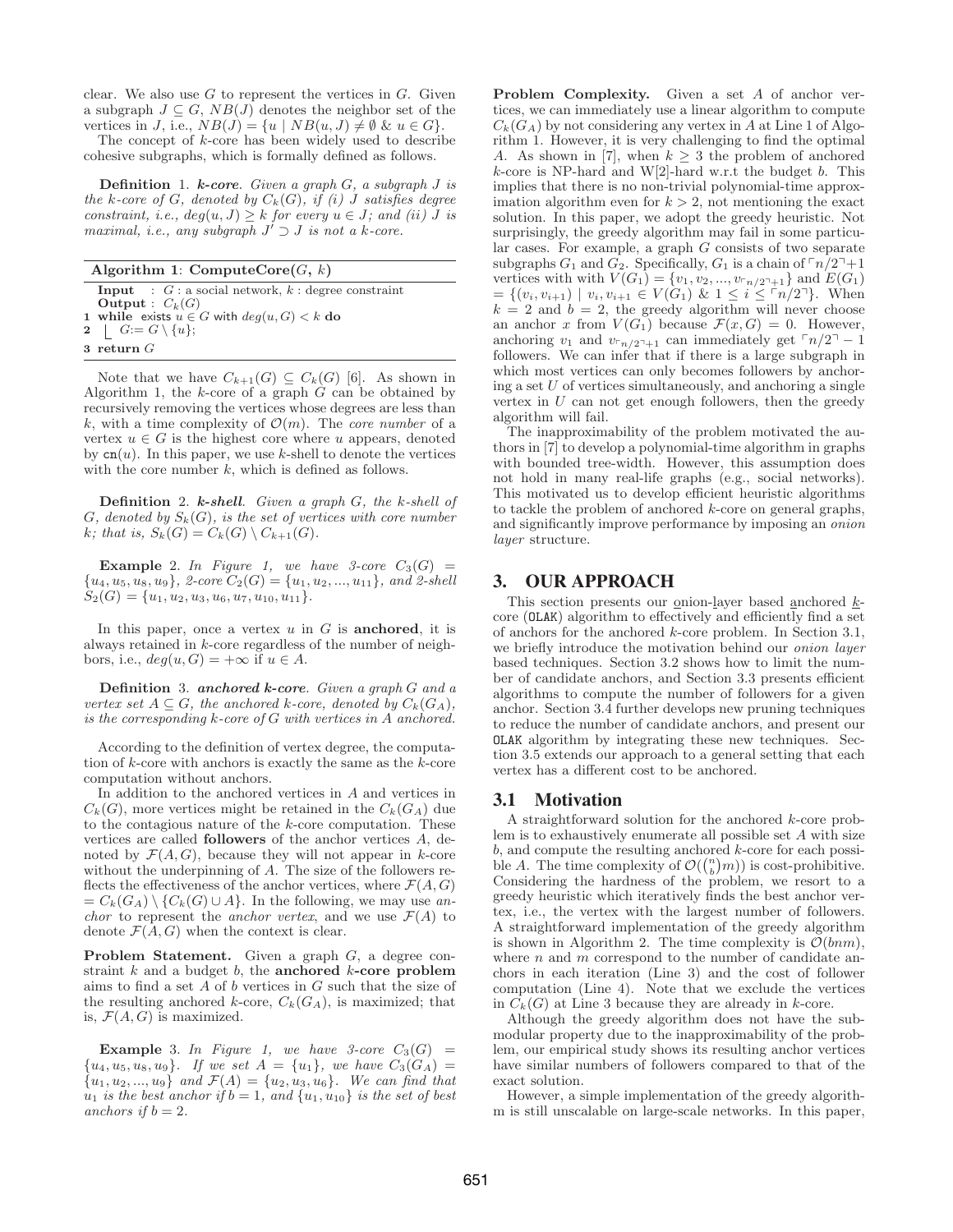### **Algorithm 2: GreedyAK** $(G, k, b)$

**Input** :  $G$  : a social network,  $k$  : degree constraint, b : number of anchor vertices **Output** : A : the set of anchor vertices **1**  $A := \emptyset$ ;  $i := 0$ ;<br>**2** while  $i < b$  do **while**  $i < b$  **do**  $\begin{array}{c} \textbf{3} \ \textbf{4} \ \textbf{5} \ \textbf{6} \ \textbf{7} \ \textbf{7} \ \textbf{8} \ \textbf{8} \ \textbf{9} \ \textbf{1} \ \textbf{1} \ \textbf{2} \ \textbf{3} \ \textbf{5} \ \textbf{6} \ \textbf{7} \ \textbf{8} \ \textbf{1} \ \textbf{2} \ \textbf{3} \ \textbf{4} \ \textbf{5} \ \textbf{6} \ \textbf{7} \ \textbf{7} \ \textbf{8} \ \textbf{9} \ \textbf{1} \ \textbf{2} \ \textbf{6} \ \textbf$ **5**  $u^* \leftarrow$  the best anchor vertex in this iteration;<br>**6**  $A := A \cup u^*$ :  $i := i + 1$ :  $A := A \cup u^*; i := i + 1;$ **7 return** A

we aim to significantly improve the two components of the greedy algorithm:  $(i)$  the number of candidate anchors in each iteration (Line 3); and  $(ii)$  the computation cost of finding followers (Line 4), which is determined by the number of candidate followers to explore.

Motivated by this, we propose an auxiliary structure  $\mathcal{L}$ , namely *onion layers*, to facilitate the computation such that we can significantly reduce the number of candidate anchors and candidate followers. At a high level,  $\mathcal L$  consists of a subset of vertices such that we only need to consider the vertices within  $\mathcal L$  as the candidate anchors. Moreover, the vertices within  $\mathcal L$  are organized by different layers. Another nice property of the layer structure is that, by exploiting the layer structure, we can effectively bound the region (i.e., candidate followers) influenced by an anchor. We also develop early termination techniques based on the layer structure to recursively eliminate non-promising candidate followers.

In this section, we will focus on the problem of anchored k-core with  $b = 1$ , i.e., finding the *best* anchor which has the largest number of followers. In Section 3.4.3 we show the proposed algorithm can be immediately used in each iteration of Algorithm 2 by considering the previously anchored vertices. Note that the enhanced greedy algorithm produces the same result as Algorithm 2 because they follow the same greedy heuristic.

# 3.2 Reducing # Candidate Anchors

The *onion layers* of  $G$ , denoted by  $\mathcal{L}$ , consists of the vertices in  $(k-1)$ -shell and their neighbors that are not in  $k$ -core; that is,  $\mathcal{L} := S_{k-1}(G) \cup \{ NB(S_{k-1}(G), G) \setminus C_k(G) \}.$  Below, we show that only the vertices in  $\mathcal L$  need to be considered, and that  $F(u)$  is empty for every  $u \notin \mathcal{L}$ .

The following theorem indicates that only the vertices from (k-1)-shell can be the followers for a given anchor.

**Theorem** 1. Given a graph G and its (k-1)-shell  $S_{k-1}(G)$ , if a vertex x is anchored, all of its followers come from  $(k-1)$ -shell; that is,  $u \in F(x, G)$  implies  $u \in S_{k-1}(G)$ .

PROOF. We prove correctness by contradiction. The intuition is that if a follower comes from a  $k'$ -shell with  $k' < k-1$ , we show that it belongs to  $(k-1)$ -shell instead.

Let M and N be the k-core and  $(k-1)$ -core of G respectively before anchoring the vertex  $x$ . As a follower  $u$  cannot come from  $C_k(G)$ , u has a core number k' with  $k' < k - 1$  if  $u \notin S_{k-1}(G)$ . Let M' be the k-core after x is anchored, we have  $u \in M'$ , and  $deg(v, M') \geq k$  for every vertex  $v \in M'$ . If we delete  $x$  and its corresponding edges from  $M$ , we have  $deg(v, M' \setminus \{x\}) \geq k - 1$  for every vertex  $v \in NB(x, M')$ because  $deg(v, M') \geq k$  and only one edge is removed from  $v$ . This means the deletion of  $x$  will not be cascaded since all of its neighbors in  $M'$  stay in the computation of  $C_{k-1}(M' \setminus \{x\})$ . Consequently, all vertices in  $M' \setminus \{x\}$  satis-<br>fact be let a degree constraint and hence  $M' \setminus \{x\} \subseteq C$  (C) fy the k-1 degree constraint and hence  $M'\setminus \{x\} \subseteq C_{k-1}(G)$ . As  $u \in M'$  and  $u \neq x$ , we have u which belongs to  $C_{k-1}(G)$ 



**Figure 2: Bounded Anchors and Followers**

and this contradicts with the fact that the core number of u is smaller than  $k-1$ .  $\Box$ 

Then the following theorem can significantly reduce the size of the candidate anchor vertices.

**Theorem** 2. Given a graph  $G$ , if an anchored vertex  $x$ has at least one follower, x is from  $\mathcal{L}$ ; that is,  $|F(x, G)| > 0$ implies that  $x \in S_{k-1}(G) \cup \{NB(S_{k-1}(G), G) \setminus C_k(G)\}.$ 

PROOF.  $F(x)$  is the follower set of x and suppose  $F(x) \neq$  $\emptyset$ . Additionally,  $NB(x) \cap F(x) \neq \emptyset$ , otherwise, for every x's neighbor u and  $u \notin C_k(G)$ , we have  $u \notin C_k(G_x)$ , which leads to  $C_k(G) = C_k(G_x)$  and thus  $F(x) = \emptyset$ . Since  $F(x) \subseteq S_{k-1}(G)$  by Theorem 1, x is in  $S_{k-1}(G)$  or at least one of its neighbors in  $S_{k-1}(G)$ , i.e.,  $x \in S_{k-1}(G)$  ∪  $\{NB(S_{k-1}(G), G) \setminus C_k(G)\}. \square$ 

**Example** 4. In Figure 2 with  $k = 3$ , we have 3-core  $C_3(G) = \{v_5, v_6, v_9, v_{10}\},\; 2\text{-shell } S_2(G) = \{v_1, v_2\}$  and onion layers  $\mathcal{L} = \{v_1, v_2, v_3\}$ . By Theorem 1, followers of any vertex are inside  $S_2(G)$ . Promising anchors are inside  $\mathcal L$  by Theorem 2. Consequently, to find the best anchor, we only consider the vertices in  $\mathcal L$  as candidate anchors, which are  $\{v_1, v_2, v_3\}$  in this example. Once a vertex u is anchored, only vertices  $\{v_1, v_2\}$  may become followers.

# 3.3 Efficiently Finding Followers

In this subsection, we develop efficient algorithms to compute followers for a chosen anchor vertex. A straightforward implementation is to directly apply the k-core computation algorithm (Algorithm 1) with the existence of the anchor. As an alternative, one may extend the continuous kcore maintenance algorithms [18, 22, 30] by setting the core number of the anchor vertex as infinite and then update core numbers for other vertices. A vertex with core number increased to  $k$  is a follower. This greatly improves the computational cost. Nevertheless, we show the performance can be significantly enhanced by using the well-organized structure of onion layers.

In the experiments, we observe that the size of candidate anchors in Theorem 2 is still considerably large and there are many unavoidable attempts to find the best anchor vertex. This implies that it is worthwhile to carefully build an auxiliary data structure to facilitate the computation of followers for all candidate vertices. Specifically, we revisit  $k$ core computation and design the *onion layer* structure of  $\mathcal{L}$ such that the computation of the followers in each attempt can be greatly enhanced.

#### *3.3.1 The Onion Layer Structure*

We notice that the  $k$ -core computation (Algorithm 1) does not explicitly consider the deletion (i.e., leave) order of the non k-core vertices. We say the deletion order of an instance of k-core computation is *valid* if  $(1)$  the vertex violates the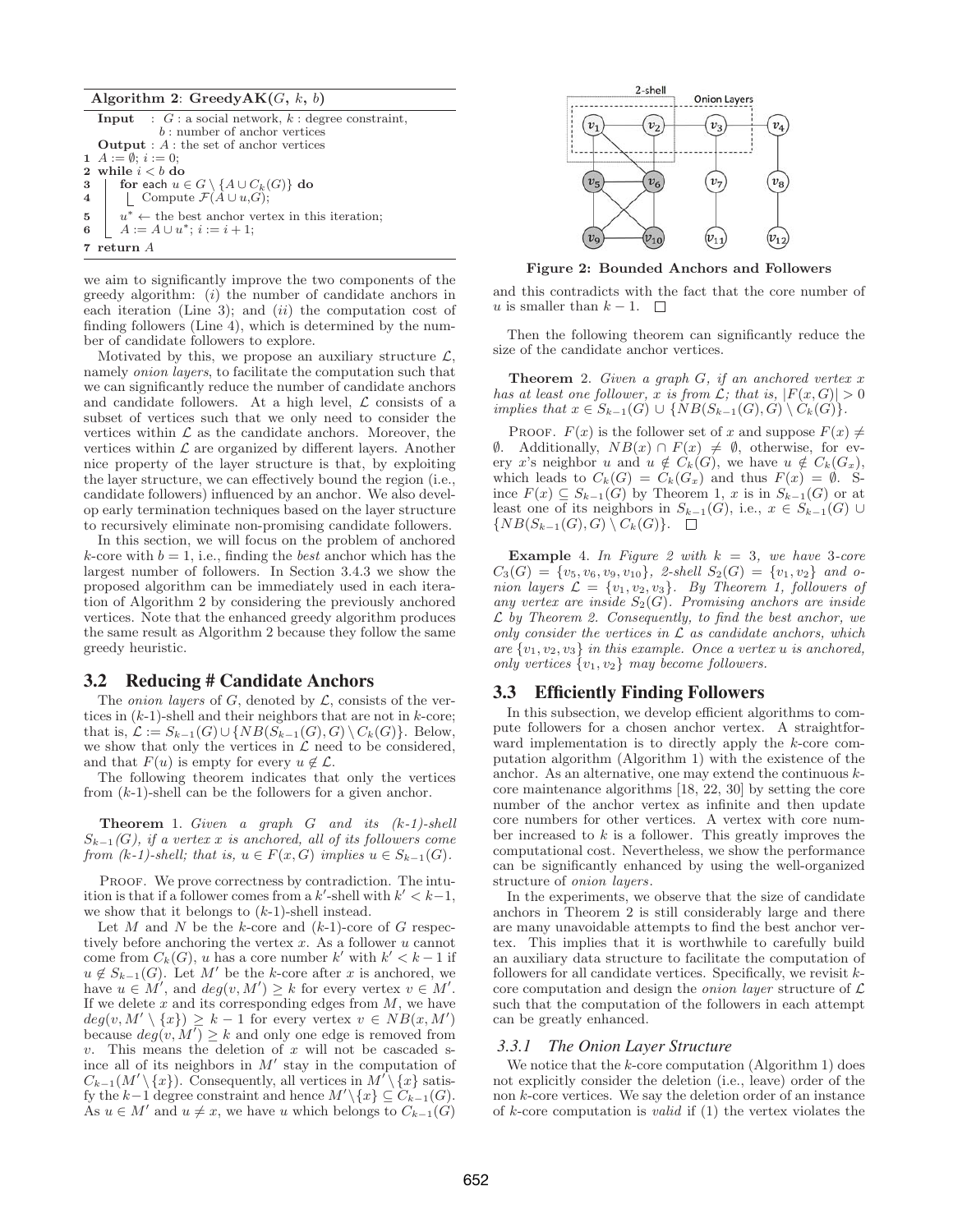degree constraint at the time it is deleted; and (2) all remaining vertices satisfy the degree constraint when the deletion stops. Theorem 3 below shows that any valid order will come up with the k-core.

**Theorem** 3. Algorithm 1 always return  $C_k(G)$  w.r.t any valid deletion order of non anchored k-core vertices.

PROOF. Suppose there are two different valid deletion orders,  $O_1$  and  $O_2$ , leading to two different k-cores  $C_1$  and  $C_2$ , respectively. Let  $M = C_1 \setminus C_2$  and  $M \neq \emptyset$ . This implies that all vertices in M are discarded in the access order  $O_1$ . Suppose  $u_1$  is the first removed vertex in  $M$ , this implies that  $deg(u_1, C_1 \cup C_2) \geq k$  because none of the vertices in  $C_1$ or  $M$  are removed when  $u_1$  is accessed. This implies  $O_1$  is not a valid order. Consequently, the Theorem holds.  $\square$ 

Theorem 3 motivates us to impose an onion layer structure on  $\mathcal L$  to facilitate computation of the followers.  $\mathcal L$  consists of  $s+1$  layers,  $\{L_0, L_1, ..., L_s\}$   $(L_0^s = \mathcal{L})$ , produced by<br>one orient negling like algorithm. The possue each is shown an onion-peeling-like algorithm. The pseudo-code is shown in Algorithm 3. We first compute  $C_{k-1}(G)$  at Line 1, then start to peel the  $(k-1)$ -shell by removing all vertices not satisfying the degree constraint at the same time (Lines 2 and 6), which are kept in the same layer (Line 4). When the peeling process terminates, we have  $i = s$ ,  $\mathcal{L} = L_0^s = S_{k-1}(G)$ and  $N = C_k(G)$ . Then we put the neighbors of  $S_{k-1}(G)$ (excluding the ones in  $C_k(G)$  and  $L_1^s$ ) to  $L_0$  as the highest layer (Line 7). In this paper, we use  $L_i^j$   $(i < j)$  to denote the vertices between layer *i* and layer *i* (inclusive) and  $l(u)$ the vertices between layer i and layer j (inclusive), and  $l(u)$ to denote the layer index of a vertex  $u$  in  $\mathcal{L}$ .

|  | Algorithm 3: OnionPeeling( $G, k$ ) |
|--|-------------------------------------|
|--|-------------------------------------|

**Input** :  $G$  : a social network,  $k$  : degree constraint **Output** : *onion layers*  $\mathcal{L}$  (i.e.,  $L_0^s$ ) **1**  $N := C_{k-1}(G); i := 0;$ **2**  $P := \{u \mid deg(u, N) < k \& u \in N\};$ **3** while  $P \neq \emptyset$  do<br>**4**  $i := i + 1; L_i$ **4**  $i := i + 1; L_i := P;$ <br>**5**  $N := N \setminus P;$ **5**  $N := N \setminus P;$ <br>**6**  $P := \{u \mid de\}$  $P := \{u \mid deg(u, N) < k \& u \in N\};$ 7  $L_0 := \{u \mid u \in NB(L_1^i, G) \setminus \{N \cup L_1^i\} \};$  $\mathbf{s}$  return  $L_0^i$ 

**Algorithm Correctness.** We show that  $S_{i-1}(G)$ , obtained in Algorithm 3, is correct; that is, N is  $C_k(G)$  when the peeling process (Lines 3-6) terminates. We can choose an arbitrary deletion order for the vertices in the same layer since they do not satisfy the degree constraint. On the other hand, when the peeling process terminates (i.e.,  $V = \emptyset$ at Line 6), we have  $deg(u, N) \geq k$  for every vertex  $u \in N$ . Therefore, we can get a valid deletion order and hence  $N$  is  $C_k(G)$  when the peeling process terminates.

The time complexity of Algorithm 3 is  $\mathcal{O}(m)$  in the worst case. Although we need to update the onion layer structure in each iteration of the greedy algorithm, this cost is greatly amortized by a considerably large number of follower computations.

**Example** 5. In Figure 3 with  $k=3$ , we have 3-core  $C_3 =$  ${v_5, v_6, v_8, v_9}$  and 2-core  $C_2 = {v_1, v_2, v_3, v_4, v_5, v_6, v_8, v_9}.$ By checking degree constraint against the vertices in  $C_2$ , we have  $deg(v_1, C_2)$  < 3 and  $deg(v_4, C_2)$  < 3. So the layer  $L_1 = \{v_1, v_4\}$ . After deleting  $v_1$  and  $v_4$  from  $C_2$ , we have  $deg(v_2, C_2) < 3$  and  $L_2 = \{v_2\}$ . Iteratively, after deleting  $v_2$  from  $C_2$ , we have  $deg(v_3, C_2) < 3$  and  $L_3 = \{v_3\}$ . After deleting  $v_3$  from  $C_2$ , 3-core computation is finalised. Note that for original 2-core  $C_2$  we have  $v_7 \in NB(C_2) \backslash C_2$ . Thus,  $L_0 = \{v_7\}$  and all layers are generated.



*3.3.2 Onion Layer based Follower Computation*

Now, we present an algorithm to efficiently compute the followers for a given anchor  $x$  based on the *onion layer* structure. The algorithm has two key techniques: (1) finding candidate followers, which explores the candidate followers for the anchor  $x$ ; and  $(2)$  *early termination*, which recursively discards the non-promising candidates during the computation.

**(1) Finding candidate followers.** We first introduce the concept of a support path, and show how to find the candidate followers of an anchor x, denoted by  $CF(x)$ .

**Definition** 4. *Support Path*. We say there is a support path for a vertex  $u \in L_1^s$  w.r.t a given anchor vertex x if there is a path  $x \leadsto u$  such that all vertices are from  $L_1^s$  and we have  $l(y) < l(z)$  for every two consecutive vertices y and z along this path. Note that  $l(u)$  is the layer index of the vertex  $u \in \mathcal{L}$ .

The following theorem indicates that we do not need to consider the vertices without any support path as the candidate followers.

**Theorem** 4. A vertex  $u \in S_{k-1}(G)$  is a follower of the anchor x (i.e.,  $u \in CF(x)$ ) implies that there is a support path  $x \rightsquigarrow u$ .

PROOF. According to the definition of vertex degree (note that  $deg(u, G) = +\infty$  if  $u \in A$ , we can immediately employ the onion-peeling algorithm (Lines 1-6 in Algorithm 3) to compute  $C_k(G_x)$  in which the vertex x is anchored. In the computation of  $C_k(G)$  (without any anchors), all vertices in  $L_1^s$  are removed in Algorithm 3, while some of them (i.e., followers) may survive the computation of  $C_k(G_x)$  (with anchoring x). Let i denote the layer index of  $x$   $(i = l(x))$ . In the computation of  $C_k(G_x)$ , for a vertex  $u \in L_1^{i-1}$ , when u is accessed, the degree of  $u$  is less than  $k$  because the degree at current time is exactly the same as  $u$  is accessed in the computation of  $C_k(G)$ . So all vertices in  $L_1^{i-1}$  are deleted. Then, when vertices in  $L_1^{i-1}$  have been deleted and no vertex in  $L_i$  has been deleted, for every vertex  $v \in L_i$ , the degree of  $v$  is less than  $k$  because the degree at current time is the same as in the computation of  $C_k(G)$ . Consequently, all vertices in  $L_1^i \setminus \{x\}$  cannot follow x and are deleted. At this point, only neighbors of  $x$  in  $L_{i+1}^s$  become candidate fol-<br>lowers and clearly thoy have support paths. For a candidate lowers and clearly they have support paths. For a candidate follower y, only its neighbors in  $L_{j+1}^s$   $(j = l(y))$  become can-<br>didate followers because y cannot say other vertices in the didate followers because  $y$  cannot save other vertices in the computation of  $C_k(G_x)$ , i.e., the degrees of other vertices are still less than  $k$  with the existence of  $y$ . Consequently, the candidate spread from  $x$  is strictly a top-down search through x's edges and candidates' edges, which constitute support paths. For a vertex  $z$  without any support paths, when non-candidate vertices in  $L_1^{p-1}$   $(p = l(z))$  have been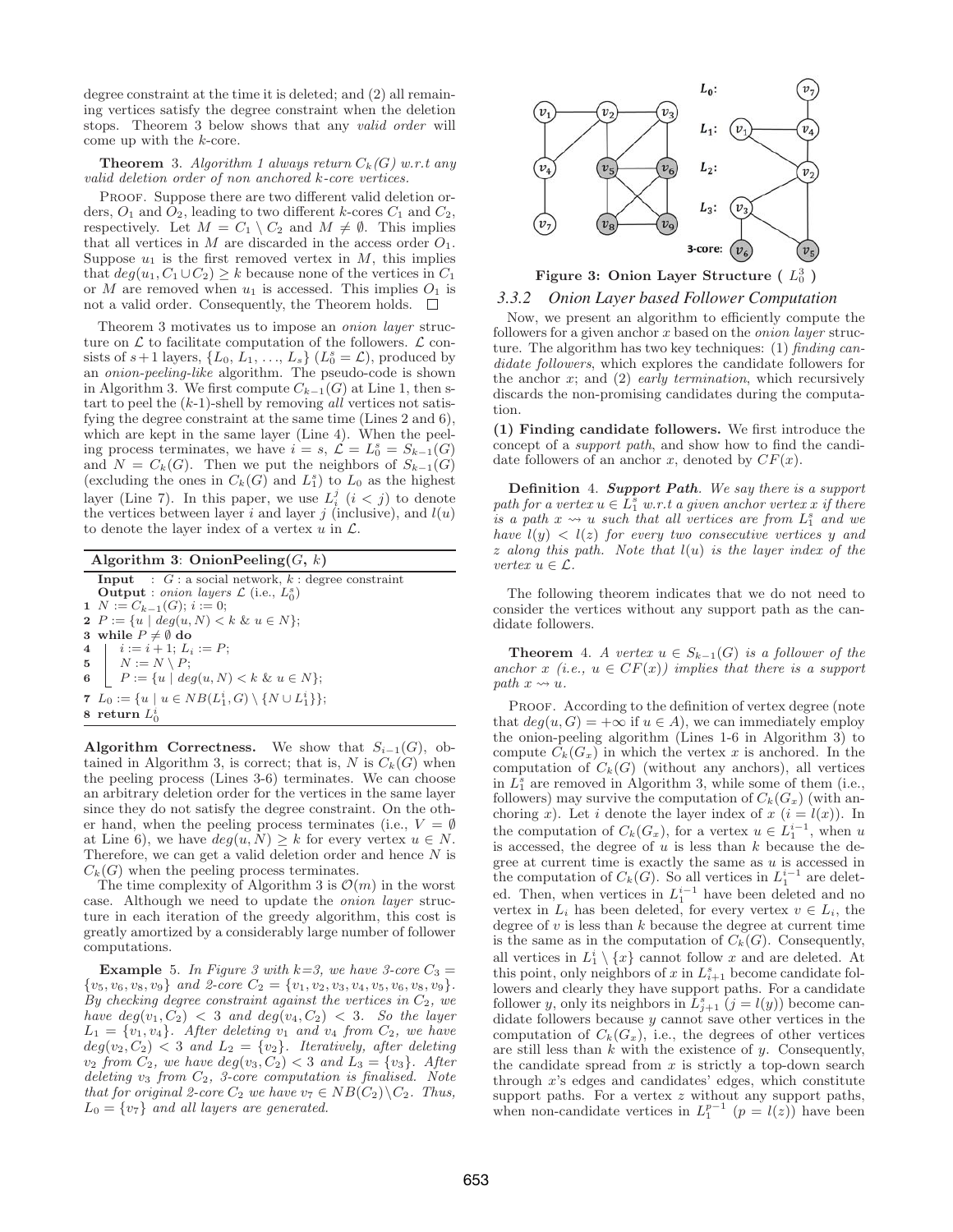deleted and no vertex in  $L_p$  has been deleted, the degree of  $z$  is less than  $k$  because it is same as  $z$  is accessed in the computation of  $C_k(G)$ . Consequently, every candidate follower of  $x$  has at least one support path which implies there is always a support path for a follower of x.  $\Box$ 

According to the above theorem, we may generate candidate followers by iteratively activating the neighbors at lower level of  $\mathcal L$ . In this paper, we use  $CF(x)$  to denote all candidate followers of an anchor x obtained based on Theorem 4.

**Example** 6. In Figure 3 with  $k=3$ , we have 3-core  $C_3 =$  $\{v_5, v_6, v_8, v_9\}$  and  $L_0^3$  shown on the right side. If  $v_1$  is anchored, only  $v_2$  will be activated as a candidate follower, because  $v_2$  is a neighbor of  $v_1$  and is on a lower layer. Although  $v_4$  is also a neighbor of  $v_1$ ,  $v_4$  will not be a candidate follower because they are on the same layer, i.e.,  $l(v_1) = l(v_4)$ . Similarly, after  $v_2$  becomes a candidate follower,  $v_3$  will be a candidate follower as well, while  $v_4$  will not. Thus, we only need to consider the vertices on  $\{v_1, v_2, v_3\}$  for follower computation.

**(2) Early termination.** We remark that existing a support path is a necessary condition for a follower, and hence we need to conduct k-core computation on  $CF(x) \cup C_k(G) \cup \{x\}$ to identify the true followers. To avoid this, we introduce an early termination technique to prune the search space. In this technique, we find the candidate followers of an anchor  $x$  in a layer-by-layer fashion, i.e., for all the vertices which have been found to be inside of  $CF(x)$  and are waiting to be explored, we explore the vertex with the smallest layer number first (ties are broken by the vertices' IDs).

In the layer-by-layer seach, each vertex in  $\mathcal L$  has **three statuses**. We say a vertex  $u$  is **unexplored** if it has not been checked with the degree constraint in our layer-by-layer traversal. A vertex is **survived** if it has survived the degree check, otherwise it becomes **discarded**. For a given anchor, a discarded vertex will never be involved in the following computation, and a survived vertex may become discarded later due to the deletion cascade. Note that some vertices are implicitly marked as discarded since they are never accessed due to the candidate followers pruning technique.

We use  $d^+(u)$  to denote the degree upper bound of a vertex u in  $C_k(G_x)$ . Specifically,  $d^+(u) = d_s^+(u) + d_u^+(u) + d_c(u)$ where  $d^+_s(u)$  (resp.  $d^+_u(u)$ ) is the number of survived (resp.<br>unexplored) point hors in  $\zeta$  and  $d(u)$  is the number of point. unexplored) neighbors in  $\mathcal L$  and  $d_c(u)$  is the number of neighbors in  $C_k(G)$ . The following theorem indicates that we can safely exclude a candidate follower u if  $d^+(u) < k$ . The removal of a vertex may invoke the deletion of other vertices, where details are described in Algorithm 4. When the shrink function terminates, all of the vertices affected by the removal of u will be correctly updated.

**Theorem** 5. A vertex  $u \in L_1^s$  cannot be a follower if  $d^+(u) < k$ .

PROOF. Neighbors of a vertex  $u$  can be classified into four disjoint sets  $N_0$ ,  $N_1$ ,  $N_2$  and  $N_3$ .  $N_0$  denotes the set of neighbors not in  $C_{k-1}(G)$ . N<sub>1</sub> (resp. N<sub>2</sub>) denotes the explored (resp. *unexplored*) neighbors in  $\mathcal{L}$ , and  $N_3$  denotes the neighbors from  $C_k(G)$ . Clearly, none of the neighbors in  $N_0$  contributes degree support to  $u$  because they have been discarded during the computation of  $C_{k-1}(G)$ . Once a vertex in  $\mathcal L$  is explored, it will be marked as either survived or discarded, and a discarded vertex cannot provide degree support to u w.r.t  $C_k(G_x)$ . Therefore,  $d^+_s(\mathbf{u})$  is correct. Moreover, we have  $d_u^+(u) = |N_2|$  and  $d_c(u) = |N_3|$ . Consequently, the degree of u in  $C_k(G_x)$  is bounded by  $d^+(u)$ .  $\square$ 



**Figure 4: Early Termination**

**Example** 7. In Figure 4 with  $k=3$ , we have 3-core  $C_3 =$  $\{v_4, v_5, v_9, v_{10}\}$  and  $L_1^3$  shown on the right side. If  $v_1$  is anchored, the candidate follower set without early termination technique is  $\{v_2, v_3, v_7, v_8\}$ . The candidates starts from  $v_1$  which puts  $v_7$  and  $v_2$  in the waiting list for future exploration. Then  $v_7$  is explored and we have  $d^+(v_7) = 1$ ,<br> $d^+(v_1) = 1$ , and  $d^-(v_1) = 0$ , Since  $d^+(v_1) \leq 2$ , we jointly  $d_u^+(v_7) = 1$  and  $d_c(v_7) = 0$ . Since  $d^+(v_7) < 3$ ,  $v_7$  is discarded. Then  $v_2$  is explored and we have  $d^+(v_2)=3$  which means v<sub>8</sub> and v<sub>3</sub> can be put in the waiting list. Similarly,  $v_8$  is explored and discarded which leads to the deletion of  $v_2$ and  $v_3$ . Thus,  $v_1$  does not have any followers.

| Algorithm 4: $\text{Shrink}(u)$                   |  |  |  |
|---------------------------------------------------|--|--|--|
| <b>Input</b> : $u$ : the vertex for degree check  |  |  |  |
| 1 for each survived neighbor v with $v \neq x$ do |  |  |  |
| <b>2</b> $d^+(v) := d^+(v) - 1;$                  |  |  |  |
| 3 $T \leftarrow v$ If $d^+(v) < k$ ;              |  |  |  |
| 4 for each $v \in T$ do                           |  |  |  |
| $5 \mid u$ is set <i>discarded</i> ;              |  |  |  |
| $6$ Shrink $(v)$ ;                                |  |  |  |
|                                                   |  |  |  |

**(3) Finding Followers.** Algorithm 5 lists the pseudo-code of the follower computation for a chosen anchor  $x$ . A min heap  $H$  is used to keep the candidate followers, and the key of a vertex  $u$  is  $l(u)$  with ties broken by the vertices' IDs. In this way, we explore the candidates in a layer-by-layer fashion and it is easy to check whether a vertex  $u$  has been explored based on its ID and layer index  $l(u)$ . For each popped vertex u, Line 4 computes its degree upper bound  $d^+(u)$ . If u survives the degree check or u is the anchor x, u will be set to survived (Line 6) and its neighbors in lower layers (i.e., unexplored candidate followers) will be pushed into  $H$  if they are not already in  $H$  (Lines 7-9). Otherwise, u is set to discarded and the early termination process is invoked (Lines 11-12). The deletion may be cascaded and some survived vertices may be set to discarded during the process. When the algorithm terminates, all survived vertices in  $\mathcal{L}\setminus\{x\}$  are the followers of x. The time complexity of the algorithm is  $\mathcal{O}(m)$  in the worst case because each edge is at most accessed three times: to push neighbors into H, compute upper bound and compute the cascade of the deletion.

**Algorithm Correctness.** We show the deletion of the vertices in Algorithm 5 has a valid order O for the computation of  $C_k(G_x)$ . A vertex u may be *implicitly* deleted if (1)  $u \notin CF(x)$ ; or (2)  $u \in CF(x)$ , but u is not pushed into H because some of vertices on its support path has been set to discarded. We assume all these vertices on the layer  $i$  are deleted in  ${\cal O}$  right before the first vertex on this layer is popped from  $H$ . The correctness of case  $(1)$  is immediate since  $u \notin CF(x)$ . In case (2), we conclude that there does not exist a support path for  $u$  in which all vertices are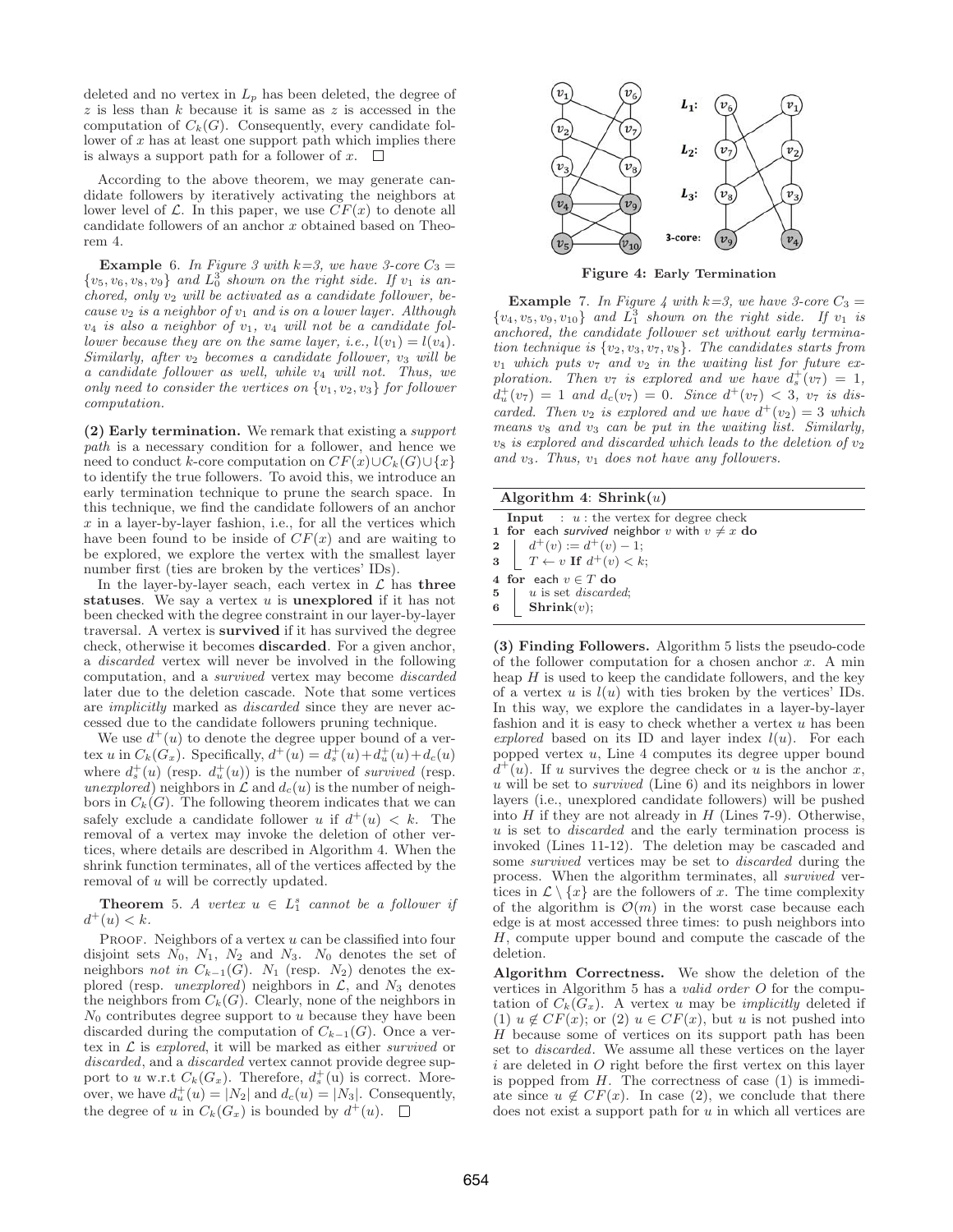**Algorithm 5: FindFollowers** $(x, \mathcal{L})$ <br>**Input** : x : the anchor;  $\mathcal{L}$  : onion lay  $\therefore$  x : the anchor;  $\mathcal{L}$  : *onion layers* **Output** :  $F$  : the followers of x **1**  $H := \emptyset$ ;  $H.push(x)$ ;<br>**2** while  $H \neq \emptyset$  do **2** while  $H \neq \emptyset$  do<br>**3**  $\downarrow u \leftarrow H.pop();$ **3**  $u \leftarrow H.pop();$ <br>**4** Compute  $d^+($ Compute  $d^+(u)$ ; **5 if**  $d^+(u) \geq k$  **then**<br>**6**  $\vert u \vert$  **is set** *survive* u is set survived; **7 for** each  $v \in NB(u) \cup \mathcal{L}$  and  $l(v) > l(u)$ <br>**8 and**  $v \notin H$  **do 8** and  $v \notin H$  **do**<br>**9**  $\left| \begin{array}{c} \text{and } v \notin H \text{ and } \\ \text{if } H.push(v) \end{array} \right|$  $H.push(v);$ **10 else 11** | u is set *discarded*; 12 | **Shrink** $(u)$ ; **13 return** *survived* vertices in  $\mathcal{L}\setminus\{x\}$ 

followers. Using similar rationale to Theorem 4, u cannot be supported by  $x$  and hence can be safely discarded. A vertex u may also be *explicitly* deleted in  $\overline{O}$  if (3) u is set discarded at Line 11 because it fails the degree check when it is popped; or (4)  $d^+(u)$  deceases below k due to the deletions of the other vertices (Line 5 of Algorithm 4). Because  $d^+(u)$  is correctly computed (Line 4) and maintained (Algorithm 4), u does not satisfy the degree constraint when u is deleted in cases (3) and (4). Let M denote  $C_k(G)$  and  $L'$  denote the remaining survived vertices when Algorithm 5 terminates. Now, we show that none of the vertices in  $L'$  can be discarded. As all of the vertices in  $\mathcal L$  have been explored explicitly or implicitly, we have  $d^+(u) = deg(u, L' \cup M)$  for every vertex  $u \in L'$  since  $d_s^+(u) = 0, d_u^+(u) = deg(u, L')$  and  $d_c(u) = deg(u, M)$ . As  $d^+(u) \geq k$  for every vertex  $u \in L'$ ,<br>we have dec(u,  $L' \cup M$ )  $\geq k$  and none of the vertices in  $L' \cup M$ we have  $deg(u, L' \cup M) \geq k$  and none of the vertices in  $L' \cup M$ can be discarded. As such, O is a valid order and  $L' \cup M$  $=C_k(G_x).$ 

REMARK 1. Note that we can also apply the onion layer structure to facilitate continuous core maintenance [30]. In this problem, when a new edge is inserted, we can set the corresponding vertex, whose core number increases to k, as an anchor. With the similar rationale, the layer structure can be used to reduce the search region of the candidate followers, whose core values may be updated. However, it is not cost effective because the onion layer structure must be updated after every insertion of an edge, and the new edges may arrive in a streaming fashion.

# 3.4 The OLAK Algorithm

In this section, we introduce two pruning techniques to further reduce the number of candidate anchors. Then we present our OLAK algorithm to find the best anchor in graph G and show how to handle the case with multiple anchors.

# *3.4.1 Follower based Pruning*

The following theorem indicates that, to find the best anchor, we do not need to consider an anchor if it is a follower of another anchor; that is, an anchor  $u$  is shadowed by  $x$  if  $u \in \mathcal{F}(x)$ .

**Theorem** 6. Given two vertices  $x$  and  $u$  in  $\mathcal{L}$ , we have  $|\mathcal{F}(x)| > |\mathcal{F}(u)|$  if  $u \in \mathcal{F}(x)$ .

PROOF.  $u \in \mathcal{F}(x)$  implies that there is a support path  $x \rightsquigarrow u$ , and hence we have  $CF(u) \subset CF(x)$  where  $CF(u)$ and  $CF(x)$  are candidate followers of u and x obtained by Theorem 4, respectively.  $u \in \mathcal{F}(x)$  also implies that u has

enough degree support when  $u$  is not anchored and  $x$  is anchored, i.e.,  $deg(u, \mathcal{F}(x) \cup \{x\} \cup C_k(G)) \geq k$ . Consequently, every vertex v in  $\mathcal{F}(u)$  will not be discarded in the computation of  $\mathcal{F}(x)$  since  $deg(v, \mathcal{F}(u) \cup \{u\} \cup C_k(G)) \geq k$ . So  $\mathcal{F}(u) \subset \mathcal{F}(x)$  and then  $|\mathcal{F}(x)| > |\mathcal{F}(u)|$ .  $\Box$ 



**Figure 5: Followers Pruning and Upper Bound Pruning**

**Example** 8. In Figure 5 with  $k=3$ , we have 3-core  $C_3 =$  $\{v_5, v_6, v_8, v_9\}$  and  $L_0^3$  shown on the right side. In the procedure of finding a best anchor, if  $v_1$  has been tried as an anchor, we have  $\mathcal{F}(v_1) = \{v_2, v_3\}$ . So neither  $v_2$  nor  $v_3$  can be a best anchor.

#### *3.4.2 Upper Bound based Pruning*

Let  $W(x)$  denote the neighbors of a vertex x in lower layers, i.e.,  $W(x) = \{u \mid u \in NB(x) \cap \mathcal{L} \text{ and } l(u) > l(x)\}.$ We use  $UB(x)$  to denote the upper bound of  $|\mathcal{F}(x)|$ , where

$$
UB(x) = \begin{cases} \sum_{u \in W(x)} (UB(u) + 1) & \text{if } |W(x)| > 0; \\ 0 & \text{otherwise.} \end{cases}
$$
 (1)

The following theorem shows that we can accumulatively compute the upper bound of the number of followers for vertices in  $L_1^s$ . The correctness is evident since  $|CF(x)| \le$  $UB(x)$  and  $|\mathcal{F}(x)| \leq |CF(x)|$  for every vertex x.

**Theorem** 7. Let  $\lambda$  denote the number of followers of the best anchor seen so far. We can exclude any candidate anchor x if  $UB(x) < \lambda$ .

**Example** 9. In Figure 5 with  $k=3$ , we have the 3-core  $C_3 = \{v_5, v_6, v_8, v_9\}$  and  $L_0^3$  shown on the right side. By Equation (1), we have  $UB(v_3)=0, UB(v_2)=1, UB(v_1)=2,$  $UB(v_4)=2$  and  $UB(v_7)=3$ . In the procedure to find a best anchor, if  $v_1$  is tried for anchoring and it becomes current best anchor with  $|\mathcal{F}(v_1)| = 2$ , we don't need to consider an $choring$  any vertices except for  $v_7$  because their upper bounds do not exceed 2.

Based on Equation (1), our implementation computes the upper bound of the follower size for each vertex in  $\mathcal L$  in a bottom-up fashion with a time complexity of  $\mathcal{O}(m)$ . To get tighter upper bounds, we can replace the  $UB(u)$  in Equation (1) with  $CF(u)$  for each u whose  $CF(u)$  has been computed. This does not pay off because the time complexity becomes  $\mathcal{O}(nm)$  which reaches the complexity of the greedy algorithm for the anchored k-core problem with  $b = 1$ . It is also confirmed by initial experiments.

#### *3.4.3 Combining the Elements*

Algorithm 6 illustrates the details of OLAK which finds the best anchor vertex for a given graph  $G$  (i.e.,  $b = 1$ ). Particularly, we first apply Algorithm 3 to compute the onion layers of G (Line 1) and the upper bound of each vertex in  $\mathcal L$  (Line 2). Initially, the candidate anchor set T is set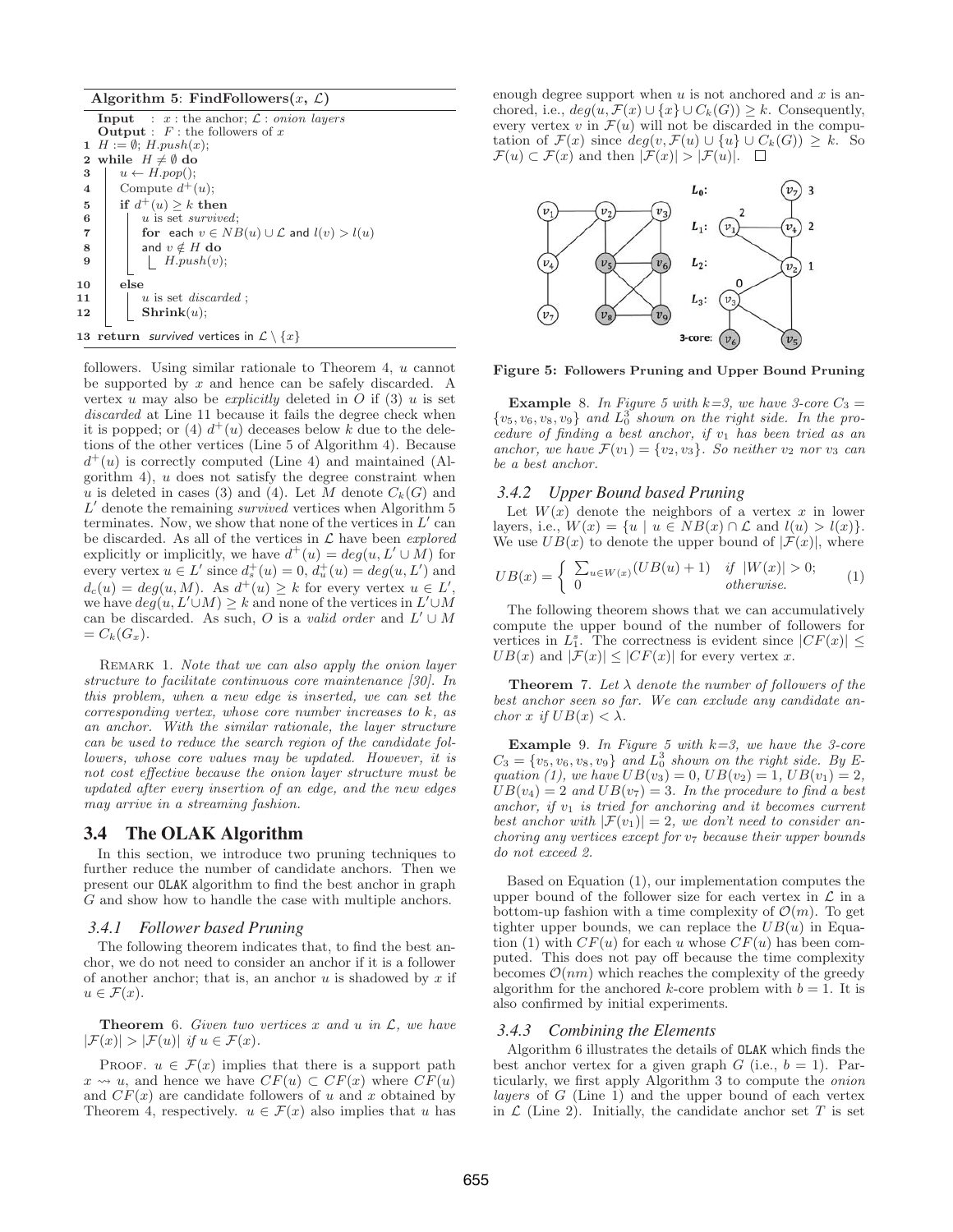**Algorithm 6:**  $OLAK(G, k)$ 

**Input** :  $G$  : a social network,  $k$  : degree constraint **Output** : the best anchor vertex Compute *onion layers*  $\mathcal{L}$  (Algorithm 3); Compute  $UB(x)$  for each vertex  $x \in \mathcal{L}$ ;  $T \leftarrow \mathcal{L}$  (Theorem 2);  $\lambda = 0$ ;<br>**4** for each  $x \in T$  with decreasi **for** each  $x \in T$  with decreasing order of  $UB(x)$  **do**<br>**5 i if**  $UB(x) < \lambda$  **then if**  $UB(x) < \lambda$  **then**  | Break (Theorem 7);  $\mathcal{F}(x) \leftarrow \textbf{FindFollowers}(x, \mathcal{L}) \text{ (Algorithm 5)}$ ;<br>**8** if  $\mathcal{F}(x) \neq \emptyset \textbf{then}$  **if**  $\mathcal{F}(x) \neq \emptyset$  **then**<br>**9**  $\vert$   $T := T \setminus \mathcal{F}(x)$  $\lfloor T \rfloor = T \setminus \mathcal{F}(x)$  (Theorem 6); **if**  $|\mathcal{F}(x)| > \lambda$  **then**<br>**11**  $\lambda := |\mathcal{F}(x)|$ :  $|\lambda := |\mathcal{F}(x)|;$ **return** the best anchor

to  $L_1^s$  according to Theorem 2. Then we sequentially access vertices in T based on their upper bounds of the number of followers in decreasing order, and compute their followers by Algorithm 5. According to the follower-based pruning, Line 9 excludes the followers of current accessed vertex from T. We continuously maintain the largest number of followers seen so far for one vertex, denoted by  $\lambda$ , which may eliminate some non-promising candidate anchors in  $\mathcal T$  by upper bound based pruning (Line 6). We have the best anchor when the algorithm terminates.

To handle general cases where  $b > 1$ , our **OLAK** algorithm can easily fit within the greedy algorithm (Replacing Lines 3- 4 of Algorithm 2) to find the best vertex in each iteration. The only difference is that we need to enforce that the anchored vertices in previous iterations remain in the k-core. Note that in order to avoid computing  $C_{k-1}(G_A)$  (Line 1 of Algorithm 3) from scratch in each iteration, we adopt an existing core maintenance technique [30] to continuously maintain the  $(k-1)$ -core and the k-core after inserting a best anchor. Moreover, if the  $(k-1)$ -core consists of a set of disconnected subgraphs, we can avoid the re-computation of the followers of a subgraph in the next iteration unless there is a new anchor in this subgraph. The time complexity of the algorithm remains  $\mathcal{O}(b n m)$  in the worst case. Nevertheless, our empirical study shows we can significantly improve performance of the straightforward implementation (Algorithm 2) by at least 3 orders of magnitude, due to a much smaller number of candidate anchors and a more efficient follower computation algorithm.

**Algorithm Correctness.** (1) For the anchored k-core problem with  $b = 1$  on graph G, we get the correct result immediately based on the correctness of proposed techniques. (2) Assume the algorithm is correct when  $b = i$ ,  $i \in N^+$  and returns the anchor set A. (3) Consider the problem with  $b = i + 1$ , now the k-core of G is  $C_k(G_A)$  since we have  $deg(u, G) \geq k$  for any  $u \in C_k(G_A)$  (note that  $deg(v, G) = +\infty$  for any  $v \in A$ ) and  $C_k(G_A)$  is maximal (according to Definition 3). Then the  $(k-1)$ -core is updated correctly by the core maintenance algorithm. Thus, we get the updated *onion layers*  $\mathcal L$  correctly by Algorithm 3. Since all the techniques are based on  $\mathcal{L}$ , after running OLAK on  $G$ with  $b = 1$  again, we get the correct result  $A \cup \{x\}$  for the case of  $b = i + 1$  on G. Note that in the  $(k-1)$ -core N of G, for every disconnected subgraph S with  $S \in N$  and  $x \notin S$ ,  $S$  keeps same after anchoring  $x$ , thus, the previous result of anchoring any vertex in S can be reused.

# 3.5 The Setting for Different Vertex Costs

A more practical and general setting is that each vertex has a different cost to be anchored. Towards this setting,

we show that all proposed techniques also work well.

Given a degree constraint k, a budget b and a graph  $G =$  $(V, E, w)$  where  $w(u)$  is the cost of anchoring u for every  $u \in V(G)$ . The anchored k-core problem becomes finding a set A of vertices in  $V(G)$  such that the size of the resulting anchored k-core is maximized and  $\Sigma_{v \in A} w(v) \leq b$ .

Since the computation of the k-core, onion-layers and followers are not relevant to the anchor cost of the vertex, our updates mainly focus on the suitability evaluation of the anchor vertex. Instead of using the number of followers (i.e.,  $|\mathcal{F}(u)|$ , we use a utility function  $f(u)$  to evaluate the suitability of a candidate anchor u with  $f(u) = \frac{|\mathcal{F}(u)|}{w(u)}$  where  $w(u)$  is the the cost of the vertex u to be anchored. We need to do the following updates:

- The consumption of budget is the summation of the anchoring costs of the anchored vertices. We cannot exceed the budget when introducing a new anchor vertex (Line 5 of Algorithm 2, Line 4 of Algorithm 6).
- Replace the  $|\mathcal{F}(u)|$  with  $f(u)$  at Lines 10-11 of Algorithm 6. The score threshold  $\lambda$  in Algorithm 6 is the best  $f(u)$  value seen so far.
- At Line 9 of Algorithm 6, we only remove a vertex  $u \in \mathcal{F}(x)$  when  $w(u) \geq w(x)$ .

Note that we do not need to re-consider the candidate vertex (i.e., onion-layers) under the new settings because we have  $|\mathcal{F}(u)| = 0$  (i.e.,  $f(u) = 0$ ) for every vertex u not on the onion-layers.

# 4. EXPERIMENTAL EVALUATION

This section evaluates the effectiveness and efficiency of all techniques through comprehensive experiments.

# 4.1 Experimental Setting

**Algorithms.** To the best of our knowledge, no existing work investigates efficient algorithms for the anchored kcore problem on general graphs. Towards the effectiveness, we tested five algorithms (Rand, Rand1, Rand2, Degree and Exact) to choose different anchors to see the number of followers, compared with our greedy result (OLAK). Case studies were made on the greedy result. We also implemented and evaluated the algorithms to assess our techniques incrementally, from a naive algorithm (Naive) through to the final advanced algorithm (OLAK). One baseline algorithm (Baseline2) based on core maintenance is also evaluated. Table 2 shows the summary for algorithms.

**Datasets.** Ten real-life networks were deployed in our experiments and we assume all vertices in each network are initially engaged. The original data of Yelp was downloaded from https://www.yelp.com.au/dataset\_challenge, DBLP came from http://dblp.uni-trier.de/ and the others were from http://snap.stanford.edu/. Table 3 shows the statistics of the 10 datasets, listed in increasing order of their edge numbers.

**Parameters.** We conducted experiments under different settings by varying the degree constraint k and the budget for the anchors  $b$ . The default values of  $k$  and  $b$  were both 20. In the experiments, the range of  $k$  varied from 5 to 50 and the range of b varied from 1 to 100.

All programs were implemented in standard C++ and compiled with G++ in Linux. All experiments were performed on a machine with Intel Xeon 2.3GHz CPU and Redhat Linux System. We evaluate the effectiveness of the algorithms by reporting the number of the followers for the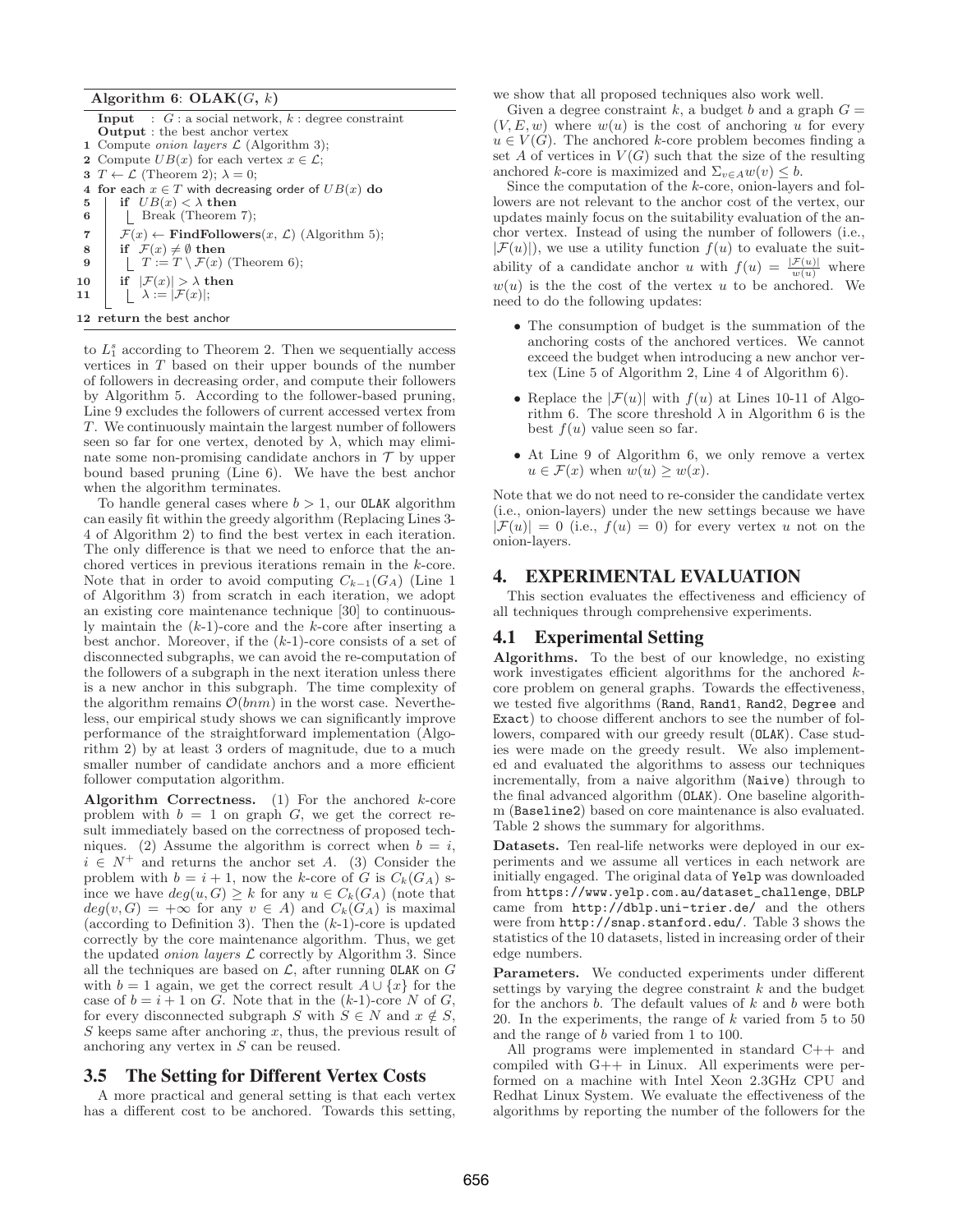|  |  |  | Table 2: Summary of Algorithms |
|--|--|--|--------------------------------|
|--|--|--|--------------------------------|

| Algorithm         | Description                                                                                                                                             |  |  |  |
|-------------------|---------------------------------------------------------------------------------------------------------------------------------------------------------|--|--|--|
| Rand              | randomly chooses b anchors from $G \setminus C_k(G)$                                                                                                    |  |  |  |
| Rand1             | randomly chooses $b$ anchors from $N_1$ where<br>$N_1 = \mathcal{L} \cap NB(C_k(G))$                                                                    |  |  |  |
| Rand <sub>2</sub> | randomly chooses $\overline{b}$ anchors from $N_2$ where<br>$N_2 = \mathcal{L} \cap NB(N_1)$                                                            |  |  |  |
| Degree            | chooses the b anchors from $N_2$ with highest de-<br>grees in $\mathcal{L} \setminus L_0$                                                               |  |  |  |
| Exact             | identifies the optimal solution by exhaustively<br>searching all possible combinations of $b$ anchors<br>by Algorithm 5                                 |  |  |  |
| Naive             | computes a $k$ -core on $G$ for each candidate an-<br>chor $u \in G \setminus C_k(G)$ to find the best anchor in<br>each iteration of Algorithm 2       |  |  |  |
| Baseline1         | computes a $k$ -core on $G$ for each candidate an-<br>chor $u \in \mathcal{L}$ (Theorem 2) to find the best anchor<br>in each iteration of Algorithm 2  |  |  |  |
| Baseline2         | applies the state-of-art core maintenance algo-<br>rithm [30] to compute followers for each candi-<br>date anchor in Baseline1                          |  |  |  |
| $BL1+C$           | computes a k-core on $\{x\} \cup C_{k-1}(G)$ (Theo-<br>rem 1) for each candidate anchor $x$ in Baseline1                                                |  |  |  |
| $BL1+CF$          | computes a k-core on $CF(x) \cup \{x\} \cup C_k(G)$<br>(Theorem 4) for each candidate anchor $x$ in<br>Baseline1                                        |  |  |  |
| $BL1+CFE$         | finds followers from $CF(x)$ by early termina-<br>tion technique (Theorem 5) for each candidate<br>anchor $x$ in Baseline1, i.e., applies Algorithm $5$ |  |  |  |
| BL1+CFEP          | equips the follower based pruning (Theorem 6)<br>in BL1+CFE                                                                                             |  |  |  |
| <b>OLAK</b>       | equips the upper bound based pruning (Theo-<br>rem 7) in BL1+CFEP and arrives at Algorithm 6                                                            |  |  |  |

**Table 3: Statistics of Datasets**

| Dataset     | <b>Nodes</b> | <b>E</b> dges | $d_{avg}$ | $d_{max}$ |
|-------------|--------------|---------------|-----------|-----------|
| Facebook    | 4,039        | 88,234        | 43.7      | 1045      |
| Brightkite  | 58,228       | 194,090       | 6.7       | 1098      |
| Gowalla     | 196,591      | 456,830       | 4.7       | 9967      |
| Yelp        | 552,339      | 1,781,908     | 6.5       | 3812      |
| Flickr      | 105,938      | 2,316,948     | 43.7      | 5465      |
| YouTube     | 1,134,890    | 2,987,624     | 5.3       | 28754     |
| DBLP        | 1,566,919    | 6,461,300     | 8.3       | 2023      |
| Pokec       | 1,632,803    | 8,320,605     | 10.2      | 7266      |
| LiveJournal | 3,997,962    | 34,681,189    | 17.4      | 14815     |
| Orkut       | 3.072.441    | 117,185,083   | 76.3      | 33313     |

resulting anchors. The efficiency of the algorithms is measured by its running time and the number of the candidate anchors and followers accessed.

# 4.2 Effectiveness

We used the result of OLAK to evaluate the effectiveness for all greedy algorithms, since they follow the same heuristic and produce the same results. We also conducted case studies to show real-world examples for the anchored k-core.

# *4.2.1 Effectiveness of the Greedy Algorithm*

Figure 6 compares the number of followers w.r.t b anchors identified by OLAK with three random approach (Rand, Rand1 and Rand2) and one degree based approaches (Degree).We report the average number of followers for 500 independent tests in three random methods. The resulting numbers for other two methods are always unique because we choose the highest degree anchors in Degree and find the best anchors in OLAK. Note that  $\mathcal{L} \setminus L_0$  is the set which contains all followers for any anchor, and  $\mathcal L$  contains all promising anchors. Degree basically improve performance by choosing high degree anchors, but is still significantly outperformed by OLAK. In Figure  $6(a)$ , Degree fails to get any follower in Flickr because a high degree vertex  $u$  in  $N_2$  does not necessarily



have a follower. It is common to find no followers after 20 random anchors are chosen. This is because we observe that, the majority of the vertices do not have any followers in all 10 real-life networks. For OLAK, we notice that there are 630 followers in Pokec dataset with a single anchored vertex. Figures 6(a) shows that OLAK underpins more than 1000 followers with 20 anchors on the Livejournal and Pokec. Figures 6(b)-(e) show the margin between OLAK and the other algorithms does not change much when  $k$  and  $b$  vary.



To further justify the effectiveness of OLAK, we also compare its performance with Exact, which identifies the optimal solution by exhaustively searching two relatively small networks, where  $b$  varies from 1 to 4 on Facebook and  $k$ varies from 5 to 30 on Brightkite. Figure 7 shows that OLAK finds the optimal solution in all but one setting. Note that we only test Exact on small datasets with small  $b$  values because we cannot afford its running time for other settings.

Figure 8 reports the impact of  $b$  and  $k$  on the size of the followers for OLAK. The number of the followers clearly grows with the increase of the budget b. The size becomes relatively small when  $k$  is small or large.

# *4.2.2 Case Studies*

We show the anchors identified by OLAK and their corresponding followers in Figure 9(a)-(b). Figure 9(a) shows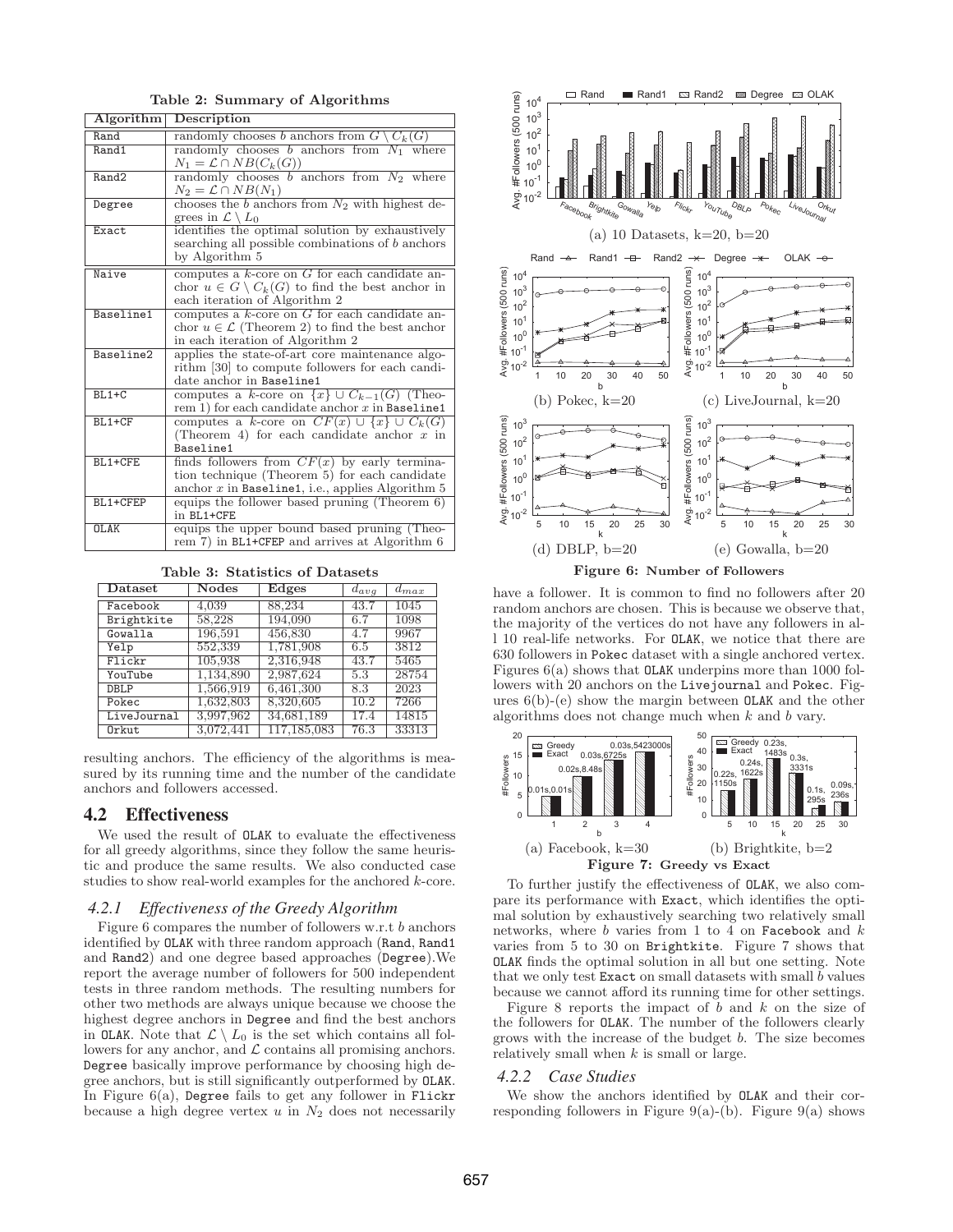

that when the user "Caley" alone is anchored, there are 31 followers in Yelp with  $k = 30$ . It is interesting that only 10 of them are neighbors of "Caley", and the others are supported indirectly.

In Figure 9(b), DBLP is deployed and  $k$  is set to 20. In the case study, there is an edge between two authors if they coauthor at least three papers. When  $b = 2$ , two authors are identified by OLAK and there are 26 followers. We find that although the two anchored authors have not co-authored any papers, they belong to the same community and 8 out of their 9 papers in DBLP have been published in Nucleic Acids Research. Not surprisingly, all their followers are also from the same community, and there are already considerably large number of co-authored papers among them.

We also investigated the characteristics of the anchors identified by OLAK in different settings and datasets. It is non-trivial to understand the potential of a vertex based on its local structure information (e.g., degree or neighbor's degrees), due to the complicated cascade behavior of unraveling in the networks.

# 4.3 Efficiency

We first investigate the efficiency of the techniques proposed in this paper, then compare our OLAK algorithm with Baseline1 and Baseline2 under different settings.

# *4.3.1 Evaluation of Individual Techniques*

The essence of our proposed techniques is to use the onion layer structure to speed up the anchored k-core computation by significantly reducing the number of candidate anchors and candidate followers. Below, we evaluate the proposed techniques against these two criteria.



**Reducing Candidate Anchors.** Figure 10 reports the sizes of  $G\backslash C_k(G)$ , onion layers  $\mathcal L$  and  $(k-1)$ -shell  $(i.e.,\mathcal L\backslash L_0)$ on two networks Brightkite and DBLP with  $b = 1$  and  $k$  varied from 5 to 30. Recall that Naive checks all vertices in  $G \setminus C_k$ , and the other three algorithms (Baseline1, Baseline2 and OLAK) only consider the vertices from  $\mathcal L$  as candidate anchors (Theorem 2). We also report the size of  $(k-1)$ -shell  $(\mathcal{L} \setminus L_0)$ , which bounds the size of the candidate followers by Theorem 1. As expected, the size of  $G \setminus C_k(G)$ grows with  $k$  because the size of  $k$ -core decreases with  $k$ . Conversely, the size of  $(k-1)$ -shell is much smaller, and drops with the growth of k. The size of onion layers  $\mathcal L$  also decreases quickly with  $k$ . It also shows that the majority of the vertices in  $\mathcal L$  are neighbors of  $(k-1)$ -shell vertices, especially for small  $k$ , which is not considered in the computation of the followers.



**Pruning Candidate Followers.** Figure 11 demonstrates the effectiveness of the pruning techniques which help us to eliminate non-promising candidate followers. Three algorithms were evaluated using the number of visited followers and the running time on two networks Brightkite and Gowalla by varying  $b$  and  $k$ , respectively. In Baseline1, all vertices in G are regarded as candidate followers during the k-core computation. BL1+C represents Baseline1 equipped with *onion layers*, where candidate followers are obtained from the  $(k-1)$ -shell. (Theorem 1), and BL1+CF is Baseline1 equipped with the candidate exploration technique, which only explores the vertices in  $CF(x)$  for each candidate an-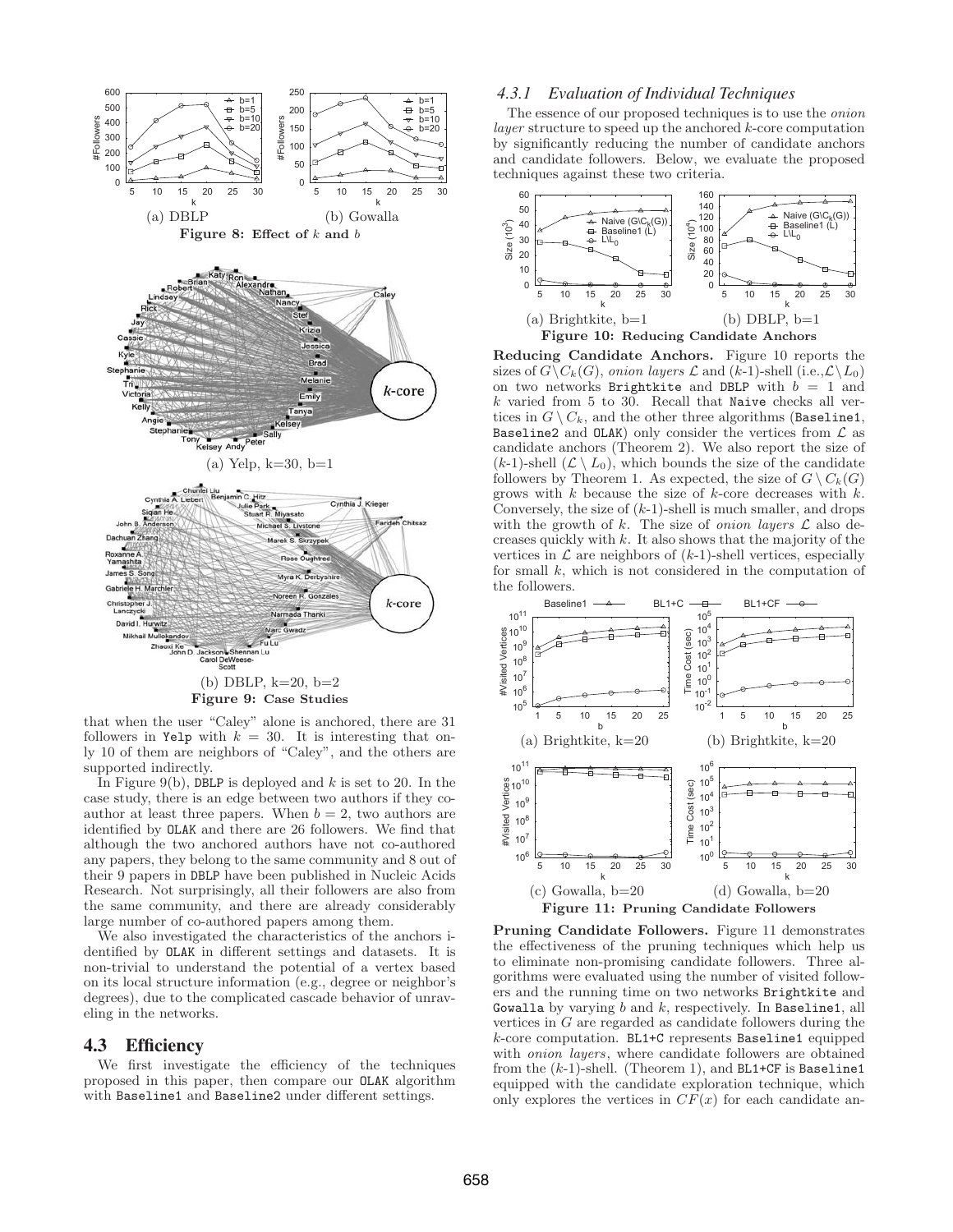chor  $x$  (Theorem 4). We report that both pruning techniques significantly reduce the number of the candidate followers explored, especially the support path based candidate follower exploration (Theorem 4).







**Pruning Candidate Anchors.** Figure 13 evaluates the effectiveness of the follower based and upper-bound based candidate anchor pruning techniques on the Orkut dataset with k ranging from 5 to 30. In particular,  $BL1+CFE$  is the OLAK algorithm without these two pruning techniques. BL1+CFEP includes the follower-based pruning (Theorem 6), and OLAK further equips the algorithm with upper-bound based pruning (Theorem 7). We report that both pruning techniques contribute to the performance of OLAK. One interesting observation is that although upper-bound based pruning eliminates many more candidate anchors than follower-based pruning, but their contributions in terms of running time do not have a big difference. This is because the majority of the candidate anchors pruned by their upper-bound are immediately excluded by our follower computation algorithm (Algorithm 5).

We observe that the most powerful optimization is pruning candidate followers by onion layers, followed by early termination, reducing candidate anchors and two pruning rules for candidate anchors.

# *4.3.2 Performance Evaluation*

We evaluate the performance of Baseline1, Baseline2 and OLAK in different settings.



**Different Datasets (Networks).** Figure 14 reports the performance of the three algorithms on 10 networks with  $k = 20$  and  $b = 20$ . The datasets are ordered by their network sizes (i.e., the number of edges). Not surprisingly, the performance of Baseline1 is very poor and cannot finish computation on 8 networks within one week. Its performance is significantly enhanced by applying the state-ofthe-art core maintenance algorithm for the follower computation on onion layers. OLAK outperforms Baseline2 by a large margin with up to 3 orders of magnitude.

We observed that the size of the onion layers has great impact on the running time of OLAK, which is closely related to the network size. This is because the main computation is conducted on the vertices in the onion layers. Other factors such as avg. degree, max. degree and the number of onion layers in datasets do not make noticeable differences.



**Effect of** k and b. Figure 15 studies the impact of k and b on the three algorithms against two datasets Brightkite and **Orkut**, with b varied from 1 to 100 and k ranged from 5 to 50. OLAK significantly outperforms the two baseline algorithms under all settings. We omit Baseline1 for Orkut as it cannot finish the computation within one month.

# 5. RELATED WORK

k-core computation, first introduced by Seidman [23], is a fundamental graph problem with a wide spectrum of applications such as social contagion [24], event detection [20], network analysis [3], network visualization [29, 31], internet topology [4, 8], dense subgraph problems [5], influence study [17, 25], graph clustering [15], graph model validation [16], structure analysis of software system [28], and protein function prediction [2]. Batagelj and Zaversnik [6] present a linear-time in-memory algorithm to compute the core numbers of all vertices in a graph. Wen et al. [26] and Cheng et al. [9] propose I/O efficient algorithms for core number computation on graphs that cannot fit in the main memory of a machine. Locally computing and estimating core numbers are studied in [14] and [21] respectively. Algorithms for core number maintenance on dynamic graphs are proposed by [1, 18, 22, 30]. As we do not need to decompose or estimate core numbers and we aim to propose an in-memory solution, the only applicable existing technique is core maintenance, which can be used by setting the core number of a candidate anchor as infinite and inserting its edges (Baseline2 in the experiments).